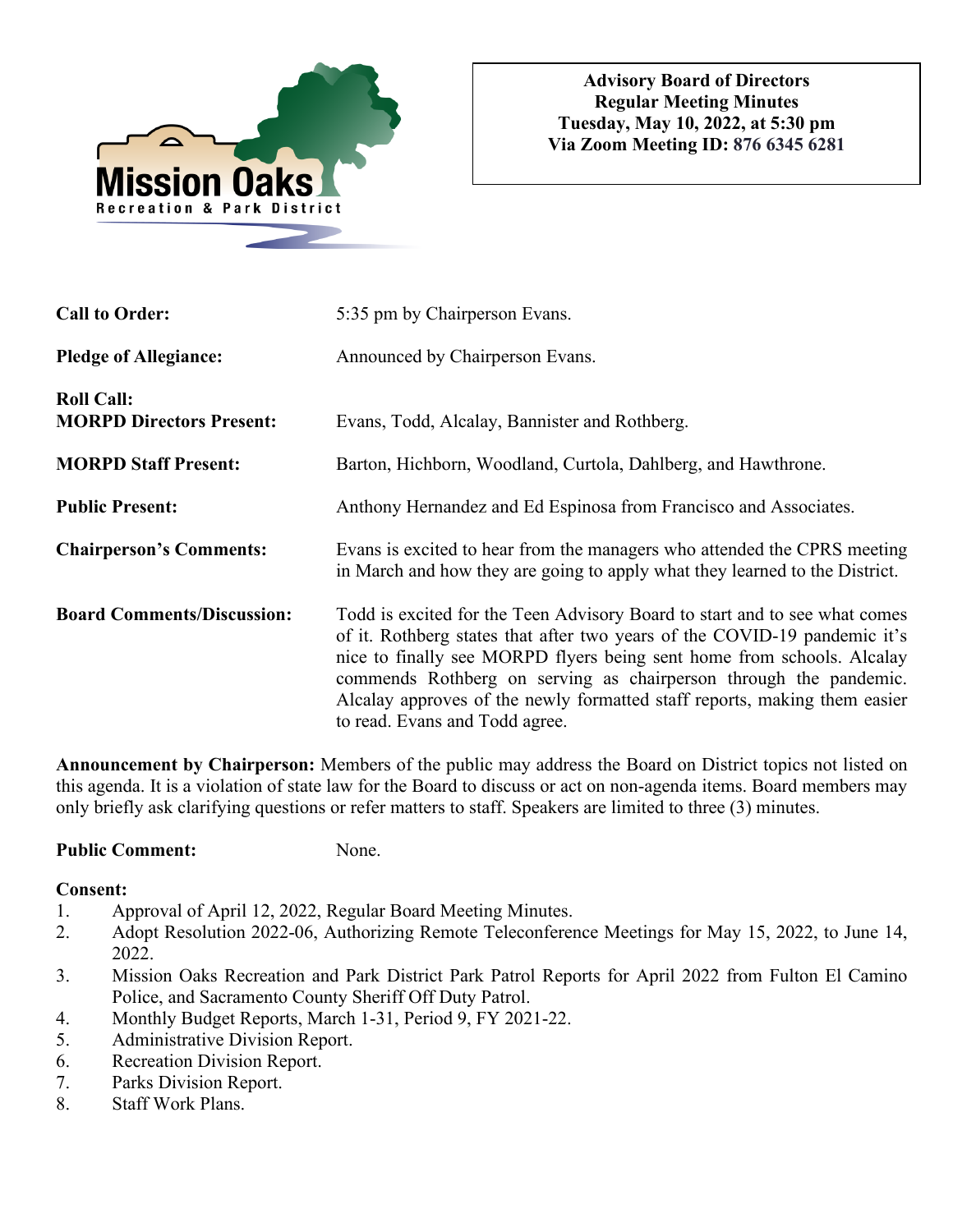*Director Rothberg suggests, in response to the incident that happened in Maddox park on Saturday, April 2nd, staff add park signage containing phone numbers or website information for park patrons who may be in need of help or someone to talk to.* 

*Alcalay agrees and suggests adding this component to the Districts signage plan. The Board requests staff take time to research the idea and bring it back to the Board with their suggestions on how to incorporate this addition into the signage plan.* 

**ACTION:** After discussion, on a Motion by Director Alcalay, seconded by Director Todd, the Advisory Board of Directors voted to approve all consent items. A roll call vote was taken.

 AYES: Rothberg, Todd, Evans, Alcalay and Bannister. NOES: 0 ABSENT: 0 ABSTAIN: 0

## **Information/Reports/Presentation:**

- 9. District Administrator Report.
	- Attendance of CPRS Conference Facilities Report.
	- Attendance of CPRS Conference Recreation Report.

*Barton states Recreation and Parks managers will be giving an overview of the March CPRS conference.* 

*Curtola states that five of the fulltime recreation staff attended the conference and three of those staff, Elle Lippold, Brandon Stoakley, and himself, were heavily involved in helping run the event.* 

*Director Evans wants to know exactly how the classes at the conference are implemented in MORPD programs and events.* 

*Curtola states that the conference has continued to be a most utilized tool by recreation staff that has helped create some of the Districts most popular programs. He notes the 2008 CPRS conference, that he attended, which eventually led him to creating Project Hype. Curtola states that his biggest take away from the March conference was that, not every program created is going to be cutting edge and that getting back to the basics can be just as effective.* 

*Director Rothberg commends staff on all the work they have done with MORPD programs so far. Directors Bannister, Todd, and Alcalay applaud staff on well written reports and thank the staff for sharing what they learned while at the conference.* 

*Hichborn states that the Parks staff were grateful to have been able to attend the conference for the first time.* 

*Director Alcalay applauds Hichborn on a job well done contacting Knorr to fix the SCC Splash park which saved the district \$5,000.* 

*All Directors applaud staff on well written and presented reports.* 

### **Discussion: None.**